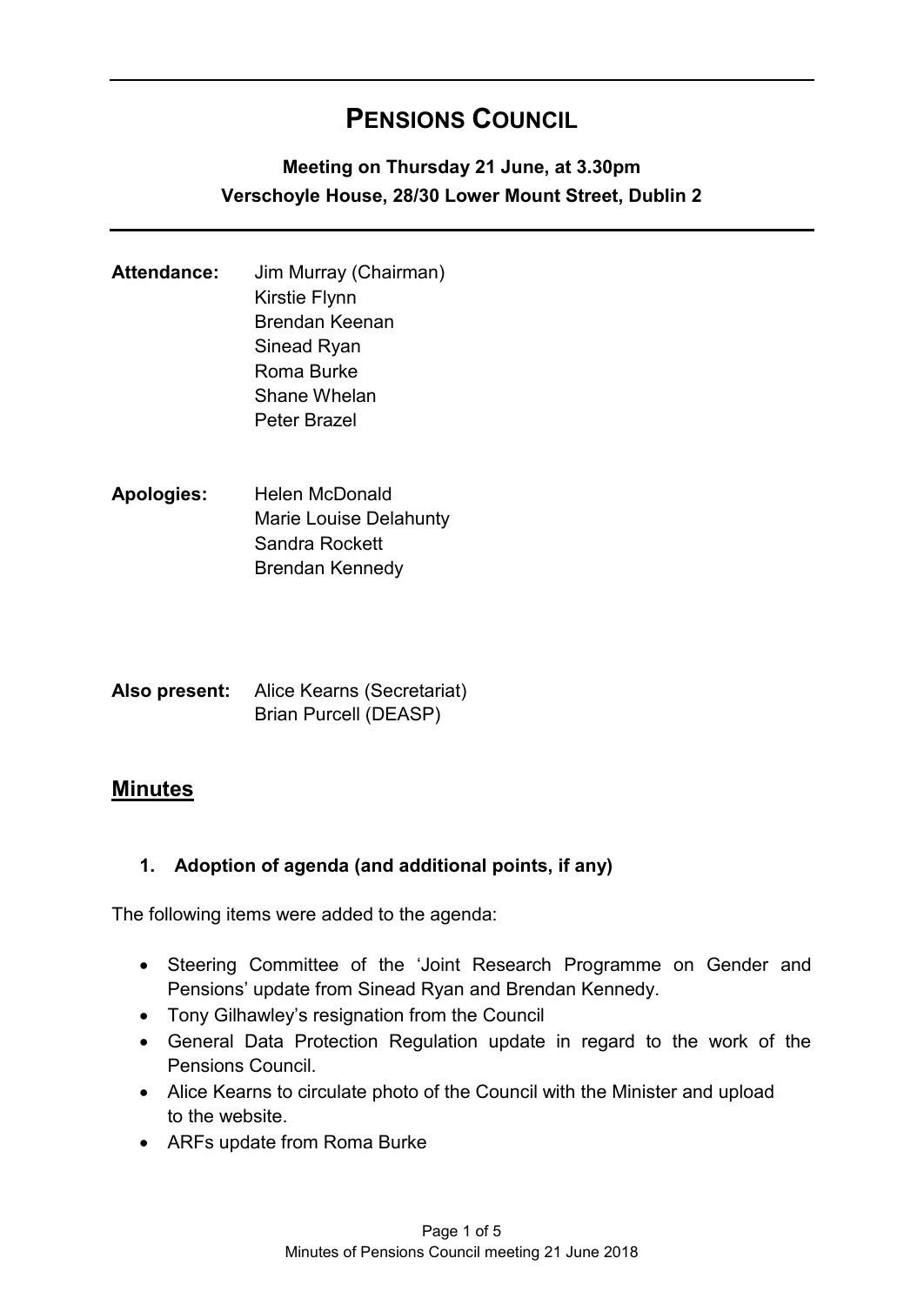# **2. No new conflict of interest**

No new conflicts of interest were declared.

# **3. Approval of minutes**

The final draft of the minutes of the meeting held on 19 May were approved.

# **4. To Do List from previous meeting**

Ailís/ Alice to talk to Pension Authority IT re giving Brian Purcell access to upload documents directly to Pensions Council website

It wasn't possible to grant Brian Purcell access to the website's content management system. It was agreed that Alice Kearns would upload any documents to the website in the future.

Brian Purcell to ask Helen McDonald to invite Sean Kinsella to the next Council meeting to speak about the prospective work on decumulation

Brian Purcell informed that Council that Sean Kinsella would be present at the Council's next meeting on Thursday 19 July 2018.

Each member to propose ideas in writing on auto enrolment and on what Council should work on, to the email address: pensionscouncil@pensionsauthority.ie (Emails to this address will be seen by all members)

Proposals are due to be submitted by Council Members by 15 July 2018.

#### Tony to send to Chairman technical notes to raise with the ERSI on recent tax paper

These were circulated to the Chairman on 11 June 2018 and sent to ESRI

Chairman to email on proposed way to work on taxation

Jim Murray agreed to draft an outline of preliminary questions to be decided regarding our possible discussion on tax issues.

## **5. Intervention of Sean Kinsella Taxation Group (to be confirmed)**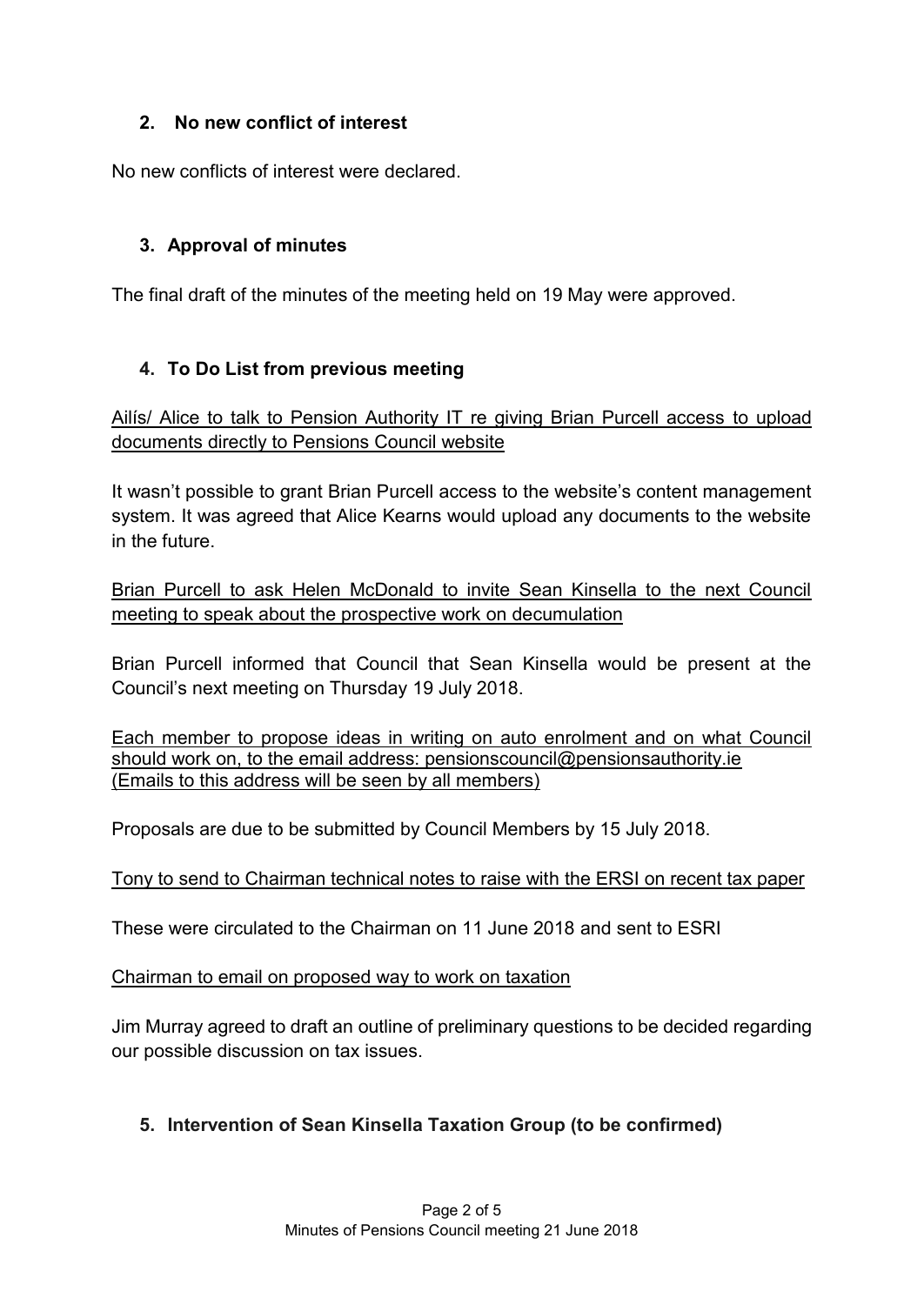As mentioned above Sean Kinsella will attend the Council meeting on Thursday 19 July.

# **6. Taxation of Pensions – continue discussion**

The Council will try to produce a paper on tax benefits on pensions by September, covering direct, implied, and indirect benefits. This decision is to be reviewed after the intervention by Sean Kinsella at the next meeting. It was noted that tax treatment depended on having clarity on such questions as equity, coverage, income replacement etc. Roma Burke agreed to prepare a note setting out the implications for tax treatment of these and possibly other issues.

# ESRI paper – 'The Tax Treatment of Pension Contributions in Ireland'

Council members discussed the confusion around the ESRI's reference to the Council in its paper and the implications associated with this. It was agreed that Jim Murray would write to the Minister to let her know that the ESRI paper is not the view of the Council.

#### **7. ARFs and AMRFs Response from Central Bank Changes in specified income rules for AMRFs/ARFs (Roma Burke).**

# ARFs and AMRFs

Roma Burke noted a recent Revenue decision to include Pensioner's Christmas bonus in the state pension in relation to the limit below which an ARF was compulsory instead of an AMRF. This decision was difficult to reconcile with the reference in the main Act to "permanent" income since the bonus was a temporary payment. The decision also meant that many AMRFs would be changed automatically to ARFs, an effect that could be contrary to the wishes or interests of the holder. It was noted that this seemed to be a case of unintended consequences but that the next increase in state pensions was likely to have an even wider effect. The Council would consider later whether provisions were needed to limit encashment of pension pots for those on state pensions.

## Response from Central Bank

The meeting considered the response from the Central Bank (sent to the Minister) to the Council's submission on ARFs and BOBs. It was agreed that the response tended to suggest that the concerns raised by the Council were already met under current regulation and codes but did not address the Council's main point that consumers did not actually understand the information given to them under the current regulations and codes.

The Central Bank had also said it did not have itself the power to publish price information as proposed by the Council but that the appropriate body for any such requirement would be the Competition and Consumer Protection Commission.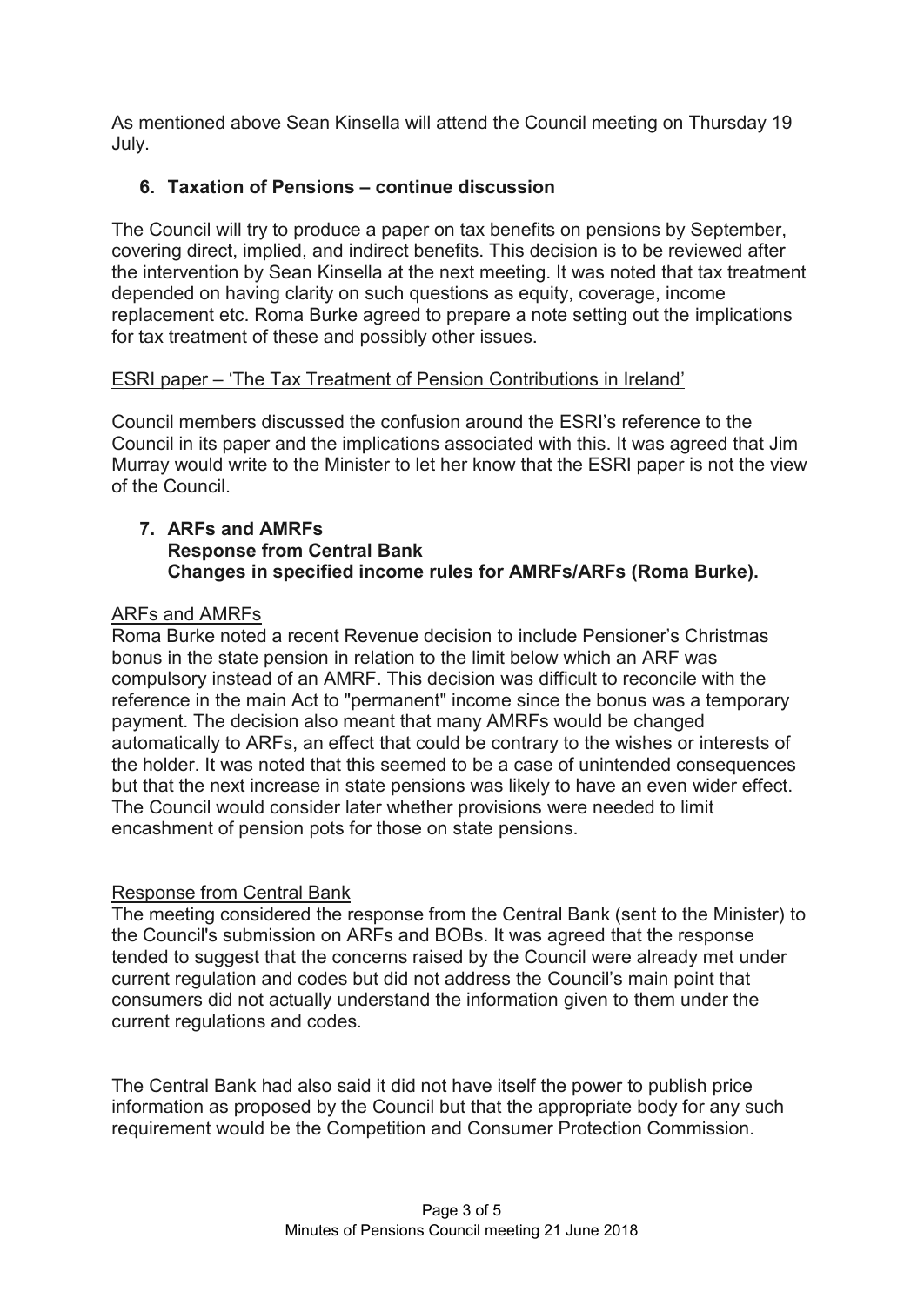It was agreed that the Chairman should submit the Council's views to the Minister with a copy to the Central Bank and that the CCPC be contacted on the question of price information. .

# **8. Roadmap for Pensions Reform – Council work programme on AE.**

In the discussion on Automatic Enrolment the following points were made, for further consideration.

If commercial companies mainly promoted AE, marketing costs may adversely affect the economies of the scheme, and special provision might have to be made to cover those on lower incomes. The prospect of public distrust of the financial services industry may also have to be considered.

If, however, fund management were not a matter for private companies, specific payroll management and contribution collection systems would have to be set up.

It may be possible to devise a partial but not a full state guarantee against loss of contributions invested.

There were a number of options for investment and fund management including lending to the state, with a consequent run down of the national debt.

Clarity is needed as to whether AE is intended as a supplementary scheme or a (partial) replacement for the state pension.

It seemed that the UK NEST scheme was developing positively, with lower than expected opt outs.

Some AE options could have considerable adverse effects on the industry, but the challenge is to devise the best possible scheme, rather than to support or adversely affect the industry.

## **9. Any Other Business**

The Chairman noted Tony Gilhawley's resignation from the Council and his important role in the work of the Council and that he will be replaced in due course. Sinead Ryan asked whether Tony Gilhawley would be replaced on the Council and the Chair said he would follow up when writing to the Minister to inform her of the resignation. Peter Brazel informed the Council he himself would be replaced on the Council as a result of a change of duties in his Department.

Brian Purcell would seek advice from the Department and Authority as to how the Council might meet any obligations under the new GDPR Regulation.

# **10.Next Meeting – Thursday 19th July 2018**

The next scheduled meeting is on Thursday, 19 July at 3.30pm at Verschoyle House.